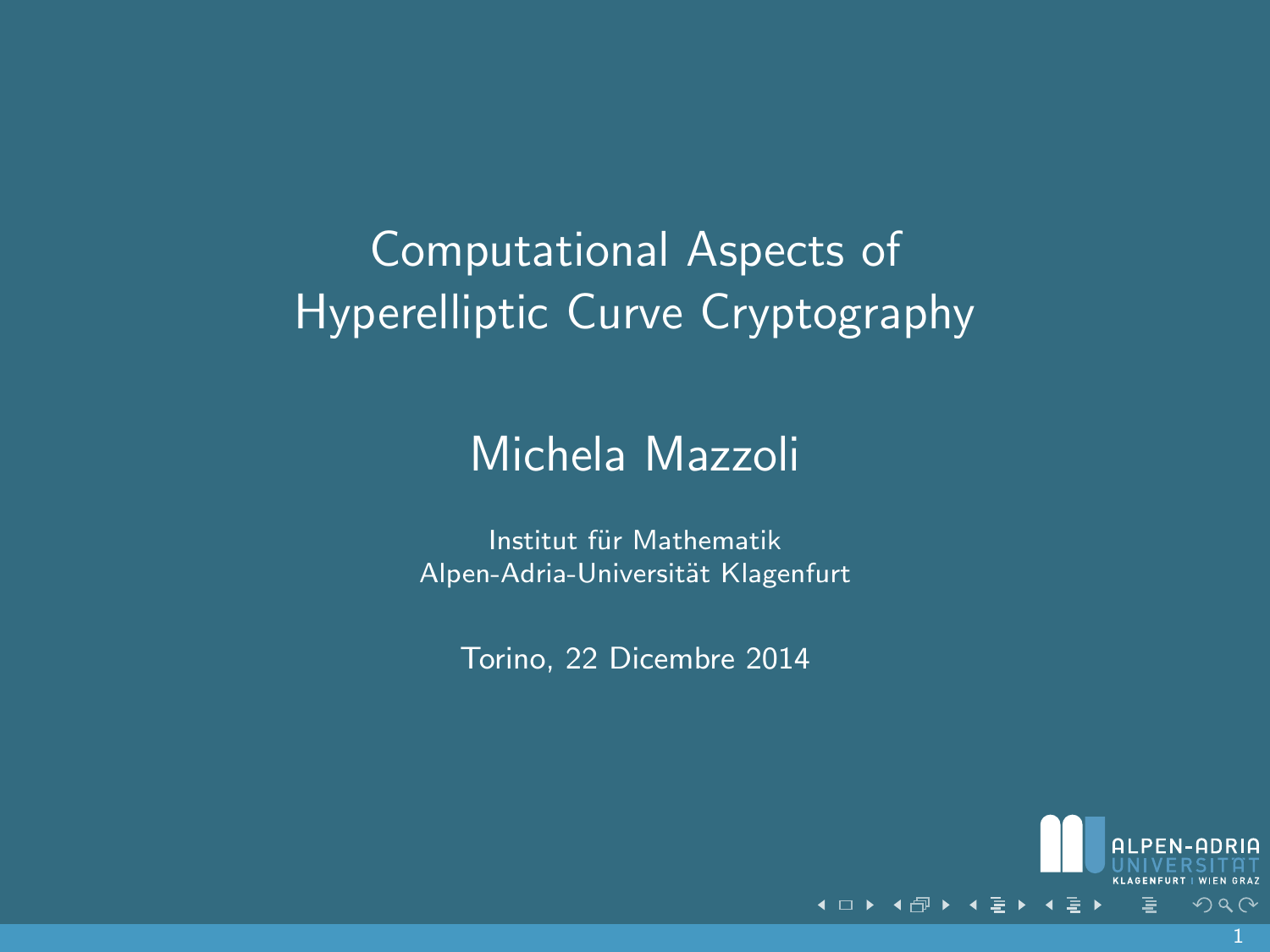# Alpen-Adria-Universität Klagenfurt, Austria

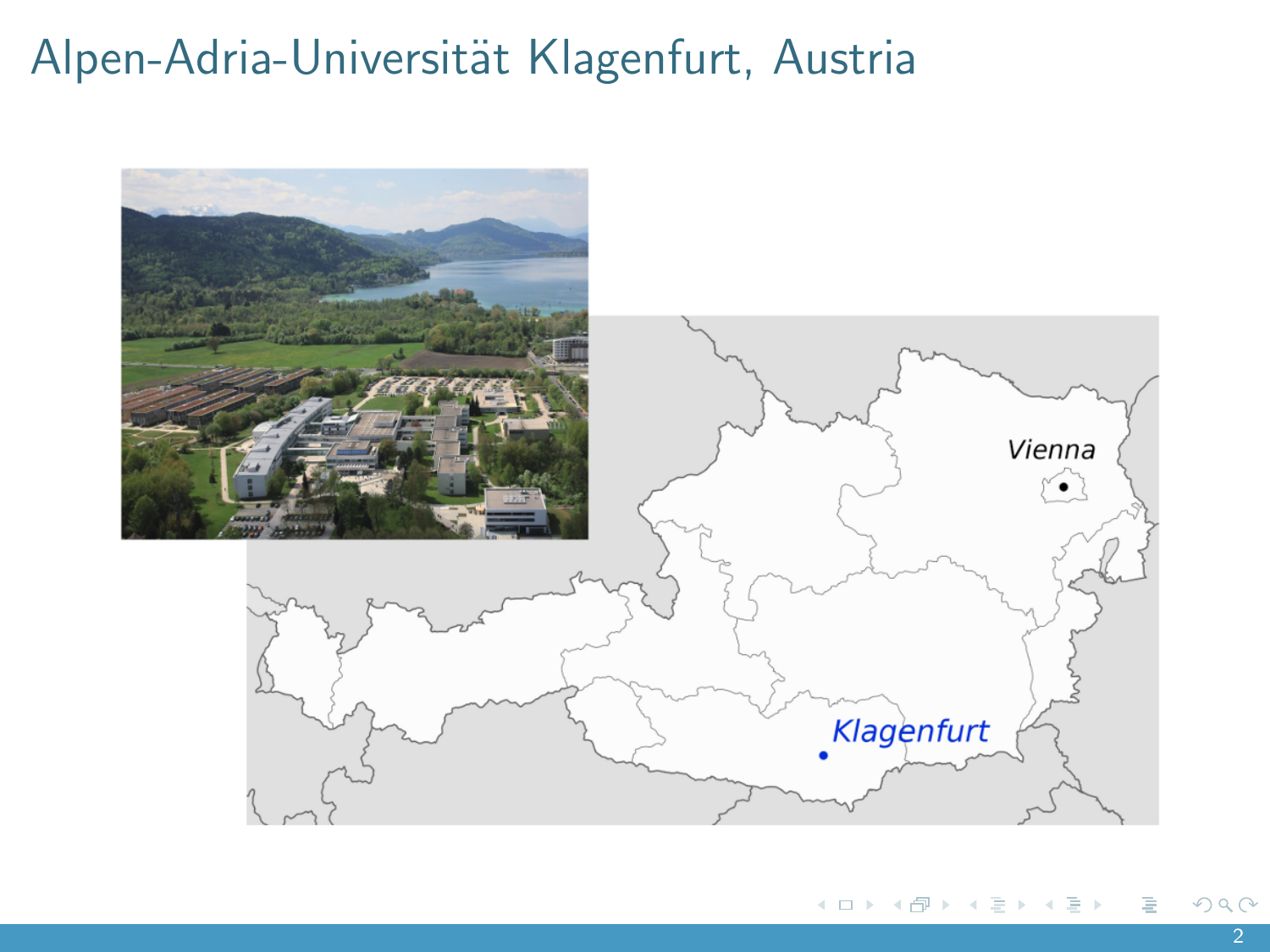## Motivation 1: DLP-based crypto

Alice and Bob want to exchange private messages over a public channel. They agree on a secret key with the following scheme:

- **1** let  $G = \langle g \rangle$  be a cyclic group (publicly known)
- $\overline{a}$  Alice chooses an integer  $a$  and sends  $g^a$  to Bob
- $\,$  Bob chooses an integer  $b$  and sends  $g^b$  to Alice
- 4 Alice computes  $(g^b)^d$
- $\,$  Bob computes  $(g^a)^b$
- $\bullet$  the common secret key is  $g^{ab}$

Security relies on the fact that it is *hard* to find *b* from  $g^a$  and  $g^{ab}$ .

This is equivalent to solve the Discrete Logarithm Problem, and no polynomial-time algorithm for the DLP is known.

イロト イ部 トイヨ トイヨト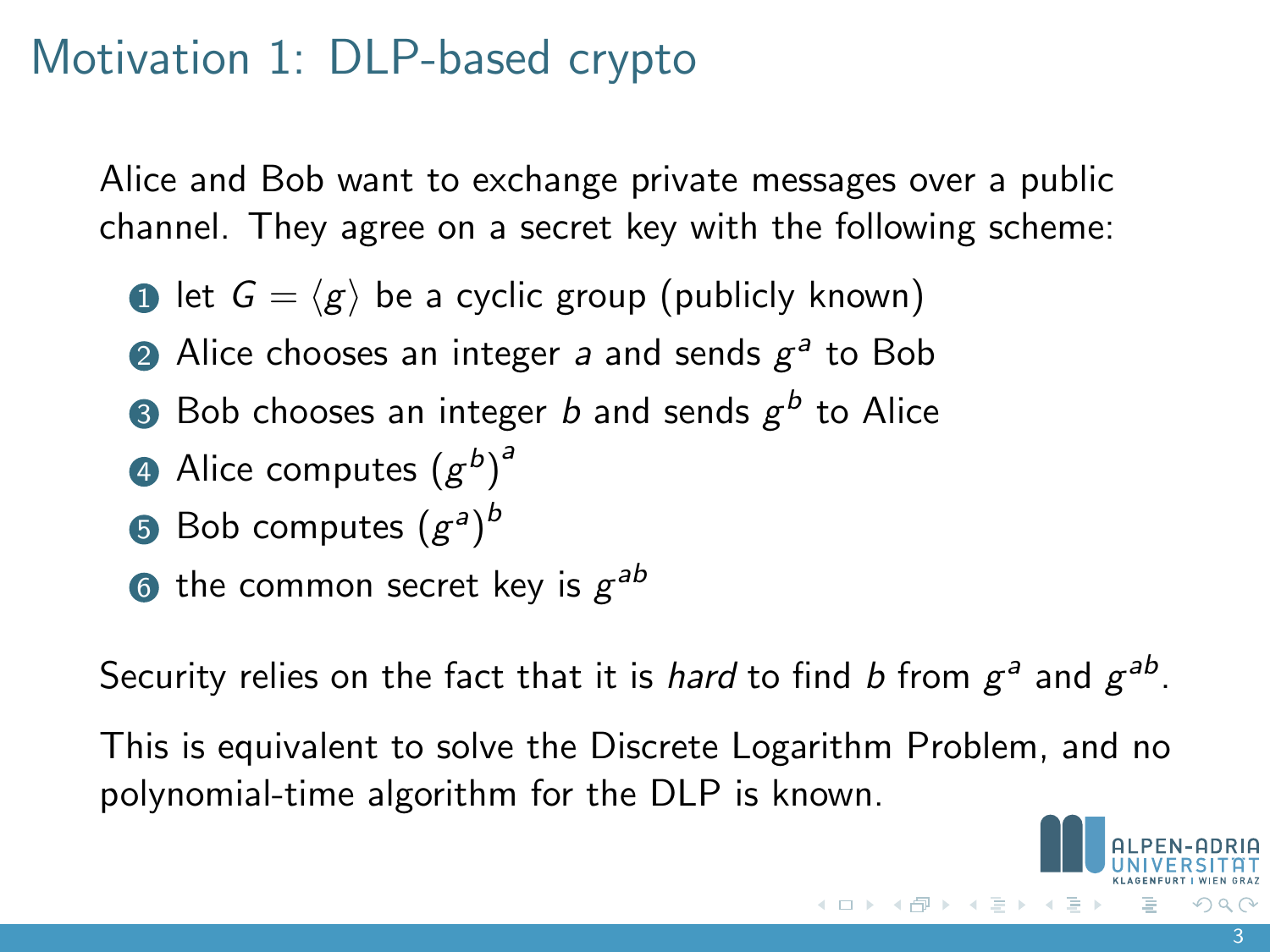# Motivation 2: pairing-based crypto

Let  $(G_1, +)$  and  $(G_2, \cdot)$  be cyclic groups of prime order q. A pairing map is  $\varepsilon$  :  $G_1 \times G_1 \rightarrow G_2$  such that

- $\Box$   $\varepsilon$  is bilinear:  $\varepsilon(aP,bQ)=\varepsilon(P,Q)^{ab}\quad \forall a,b\in \mathbb{F}_q^*\ \ \forall P,Q\in \mathcal{G}_1$
- **2**  $\varepsilon$  is non-degenerative:  $P \neq 0 \Rightarrow e(P, P) \neq 1$
- $\bullet$   $\varepsilon$  is efficiently computable

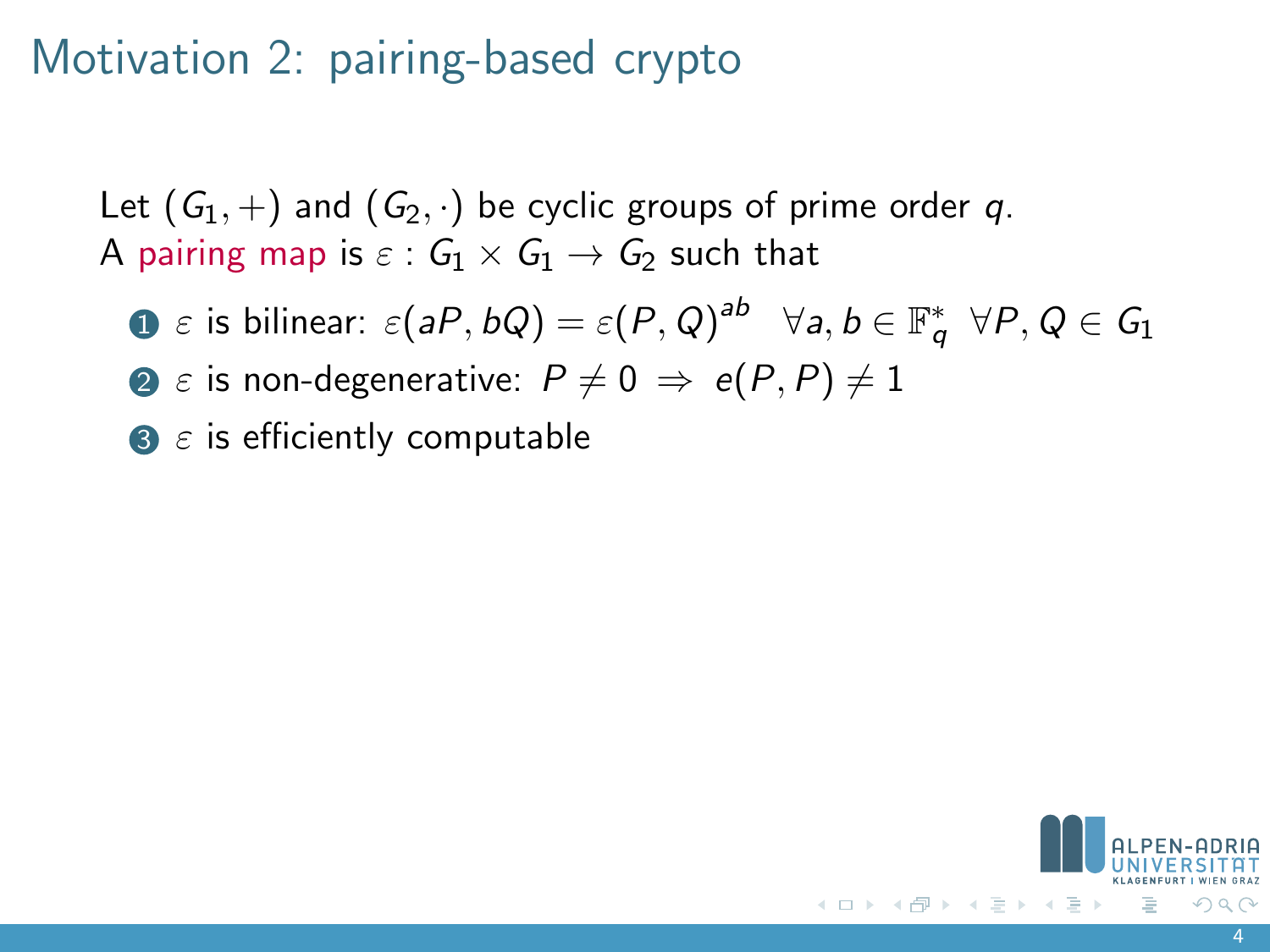# Motivation 2: pairing-based crypto

Let  $(G_1, +)$  and  $(G_2, \cdot)$  be cyclic groups of prime order q. A pairing map is  $\varepsilon$  :  $G_1 \times G_1 \rightarrow G_2$  such that

- $\Box$   $\varepsilon$  is bilinear:  $\varepsilon(aP,bQ)=\varepsilon(P,Q)^{ab}\quad \forall a,b\in \mathbb{F}_q^*\ \ \forall P,Q\in \mathcal{G}_1$
- **2**  $\varepsilon$  is non-degenerative:  $P \neq 0 \Rightarrow e(P, P) \neq 1$
- $\bullet$   $\varepsilon$  is efficiently computable

Weil pairing:

- $G_1$  is a subgroup of
	- the group of points of an elliptic curve over a finite field
	- the Jacobian of a hyperelliptic curve over a finite field
- $G<sub>2</sub>$  is the group of the q-th roots of unity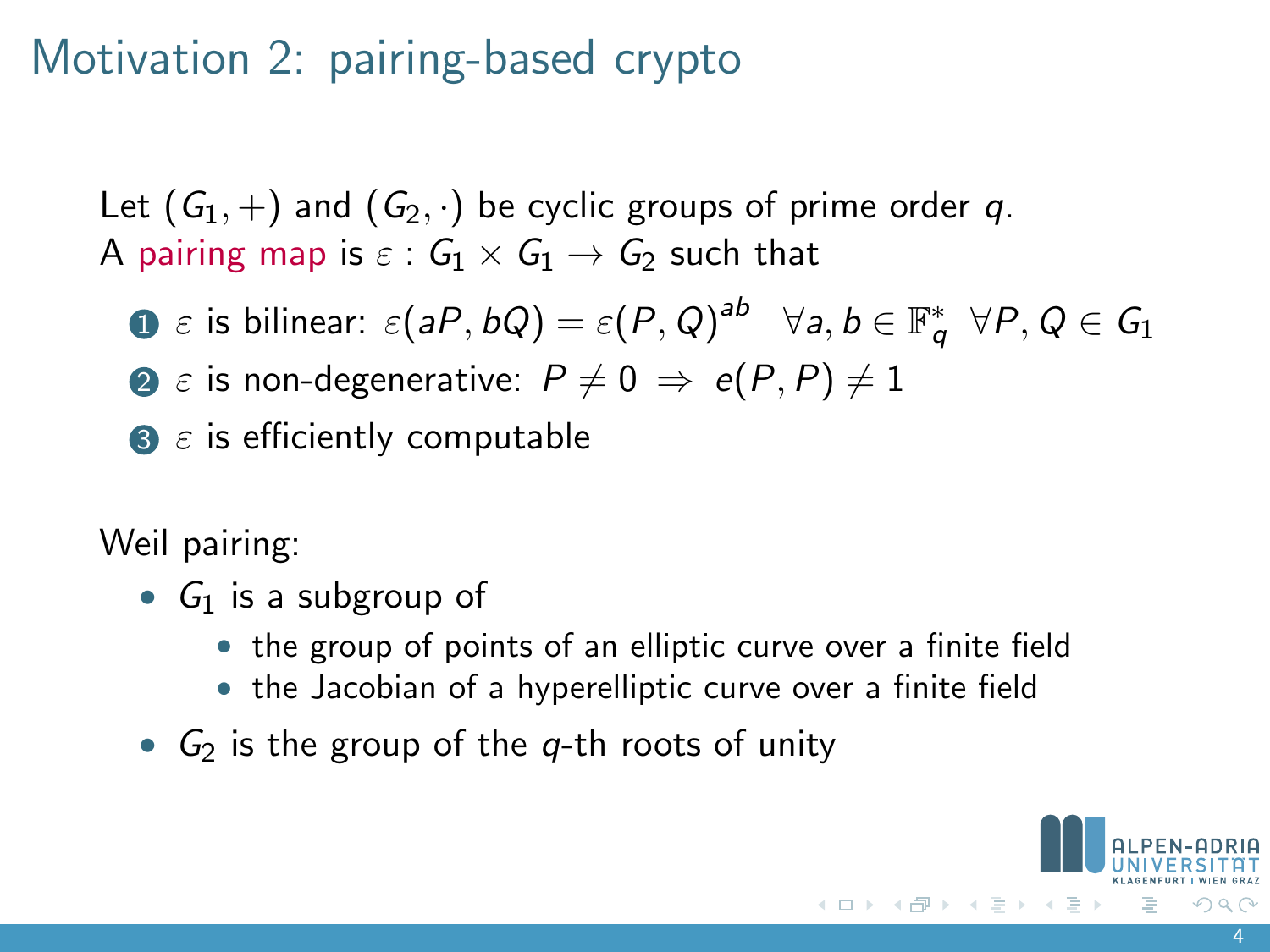#### One-round 3-party key exchange

Alice, Bob and Carl want to agree on a common secret key.

- **1**  $G_1 = \langle P \rangle$  and  $G_2$  cyclic groups; pairing  $\varepsilon : G_1 \times G_1 \rightarrow G_2$ (publicly known)
- **2** personal secret keys: a, b, c
- $\bigcirc$  Alice sends aP to Bob and Carl
- **4** Bob sends *bP* to Alice and Carl
- **6** Carl sends cP to Alice and Bob
- **6** Alice computes  $\varepsilon(bP, cP)^d$
- $\bm{\partial}$  Bob computes  $\varepsilon(\bm{\mathit{a}} P, \bm{\mathit{c}} P)^b$
- $\bullet$  Carl computes  $\varepsilon$  (aP, bP) $^{\circ}$
- $\bullet$  the common secret key is  $\varepsilon(P,P)^{abc}$

Security relies on the Bilinear Diffie-Hellman assumption: it is *hard* to find  $\varepsilon(P,P)^{abc}$  given P, aP, bP, cP.

 $\left\{ \begin{array}{ccc} 1 & 0 & 0 \\ 0 & 1 & 0 \end{array} \right\}$  ,  $\left\{ \begin{array}{ccc} 0 & 0 & 0 \\ 0 & 0 & 0 \end{array} \right\}$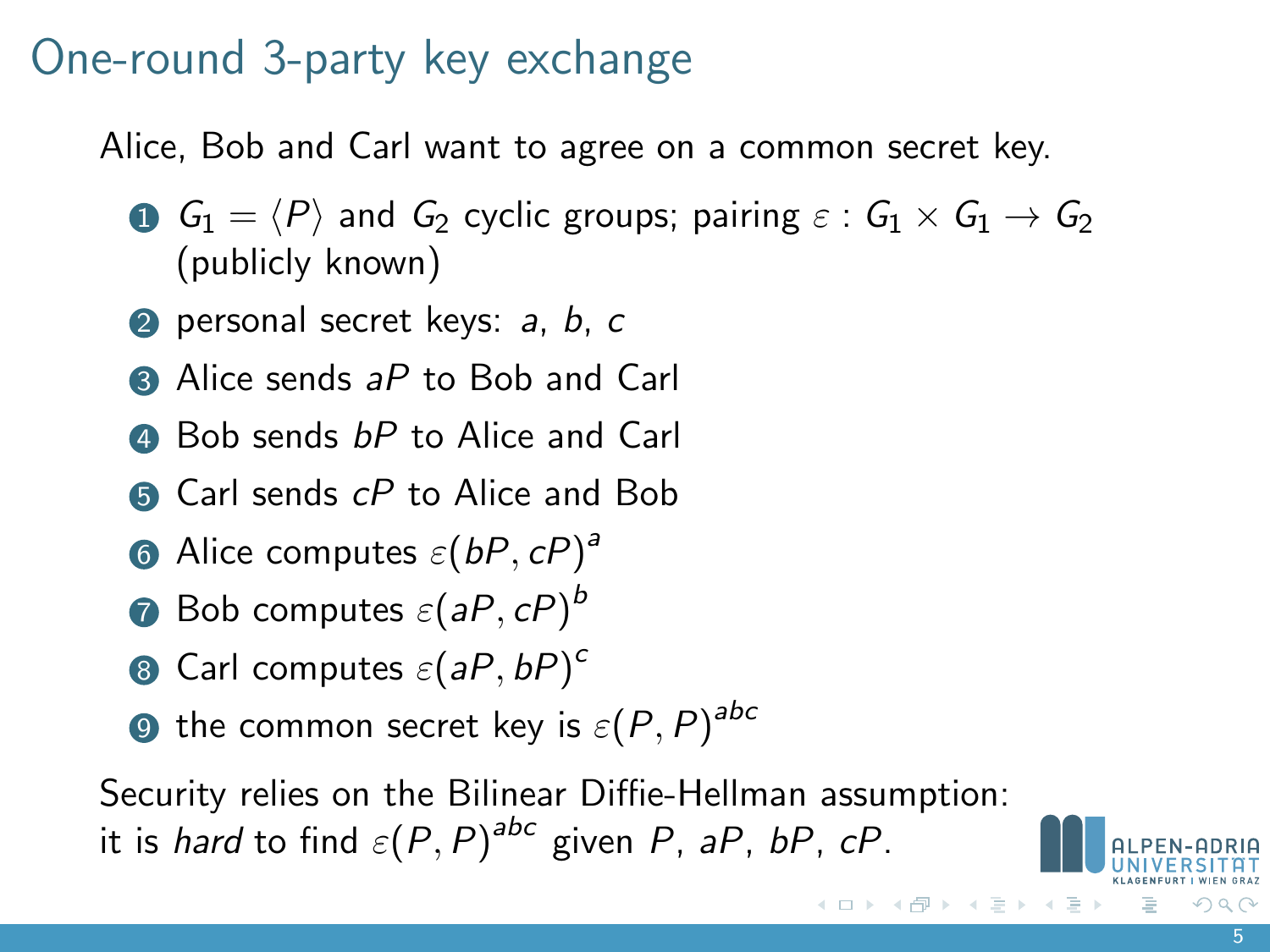# State of the art

 $\blacktriangleright$  Elliptic curve cryptography (ECC):

- proposed independently by Koblitz and Miller in 1985
- extensively studied
- standardised cryptographic protocols
- commercial applications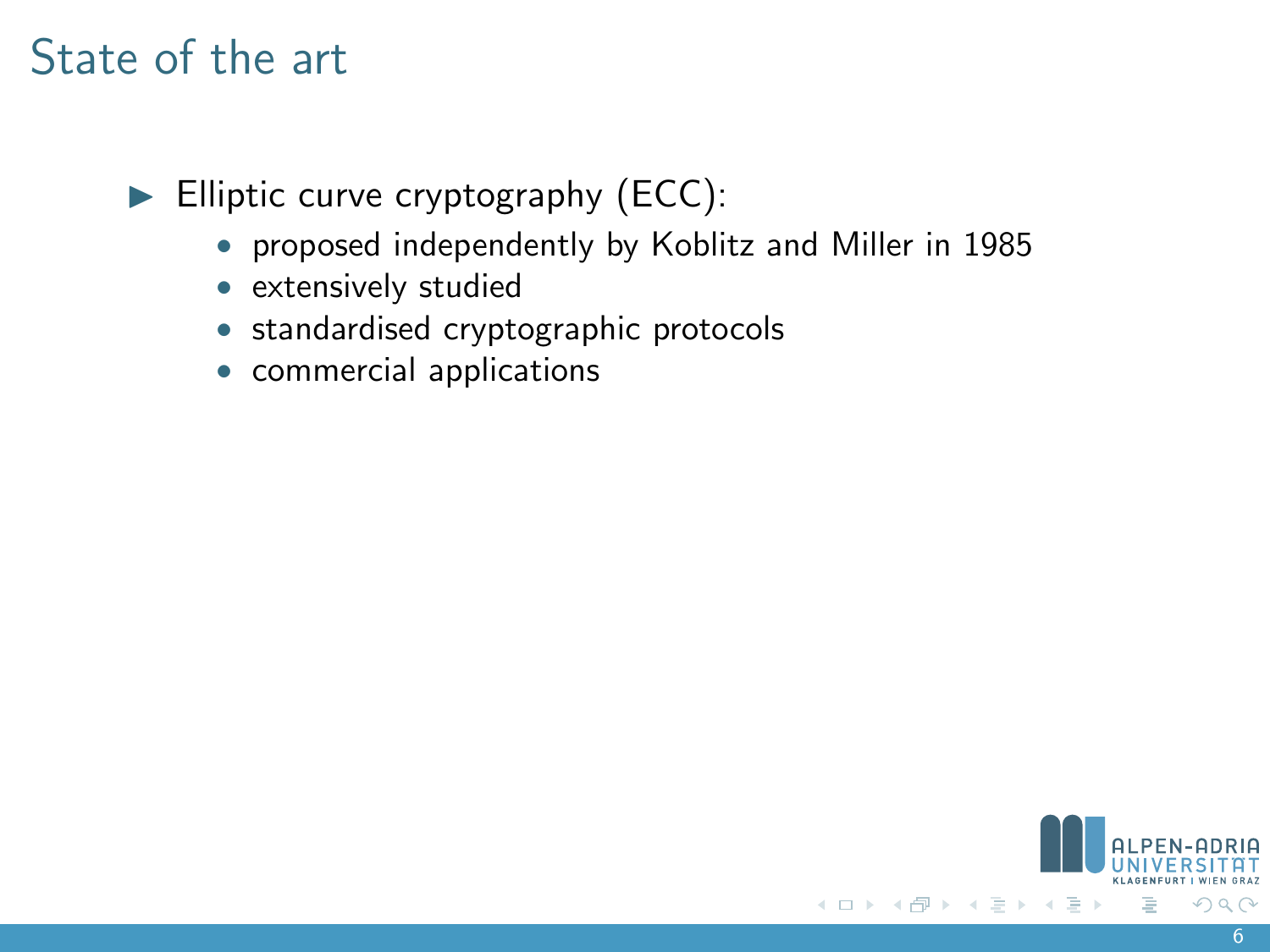# State of the art

 $\blacktriangleright$  Elliptic curve cryptography (ECC):

- proposed independently by Koblitz and Miller in 1985
- extensively studied
- standardised cryptographic protocols
- commercial applications
- $\blacktriangleright$  Hyperelliptic curve cryptography (HECC):
	- proposed by Koblitz in 1989
	- still under (theoretical) investigation
	- no real-world applications yet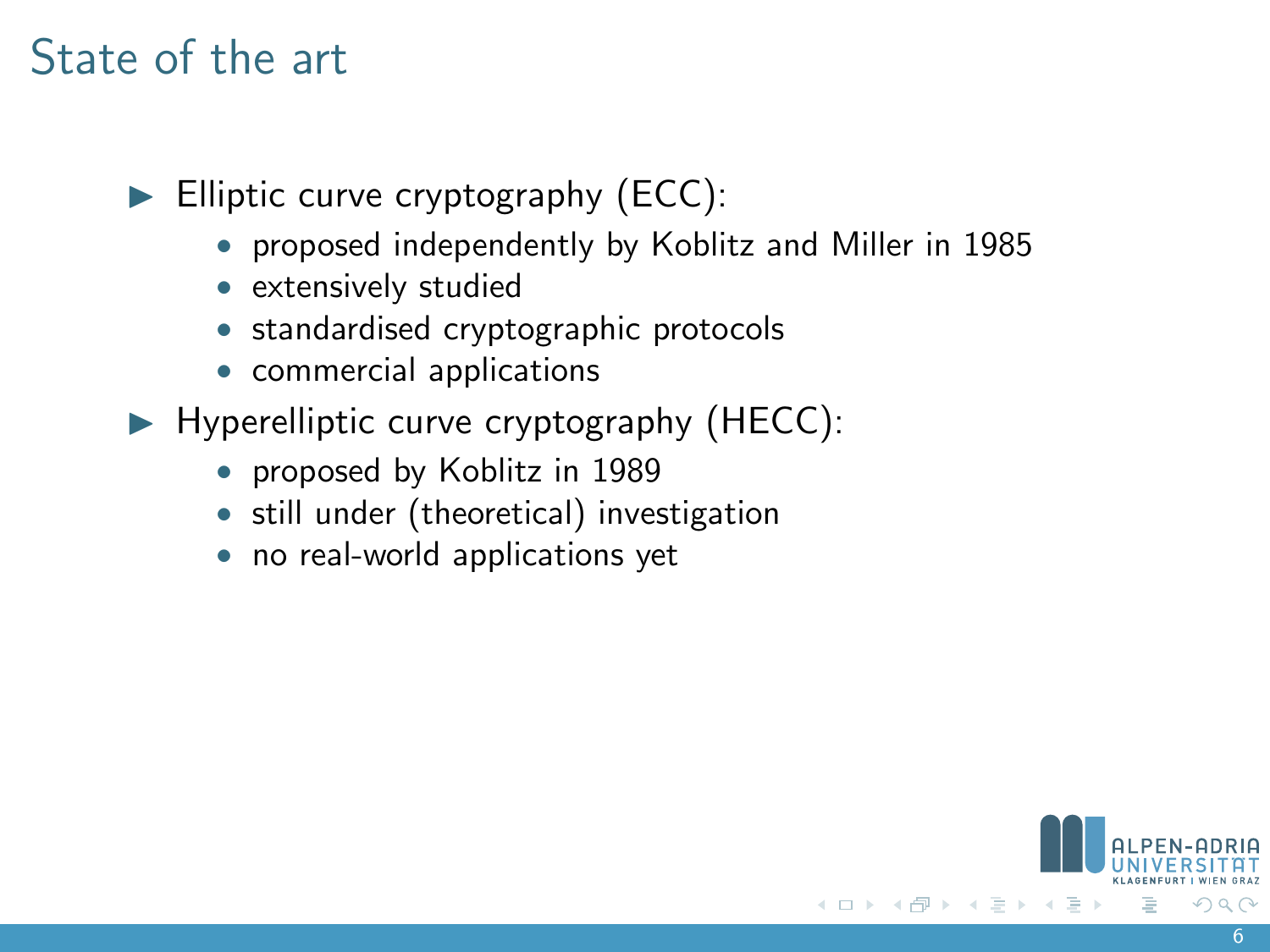# State of the art

 $\blacktriangleright$  Elliptic curve cryptography (ECC):

- proposed independently by Koblitz and Miller in 1985
- extensively studied
- standardised cryptographic protocols
- commercial applications
- $\blacktriangleright$  Hyperelliptic curve cryptography (HECC):
	- proposed by Koblitz in 1989
	- still under (theoretical) investigation
	- no real-world applications yet
- $\blacktriangleright$  Pairing-based cryptography:
	- initially used for cryptanalisys against supersingular elliptic curves (MOV attack, 1993; Frey-Rück attack, 1994)
	- rediscovered for "good" use by Joux in 2000, and Boneh-Franklin in 2001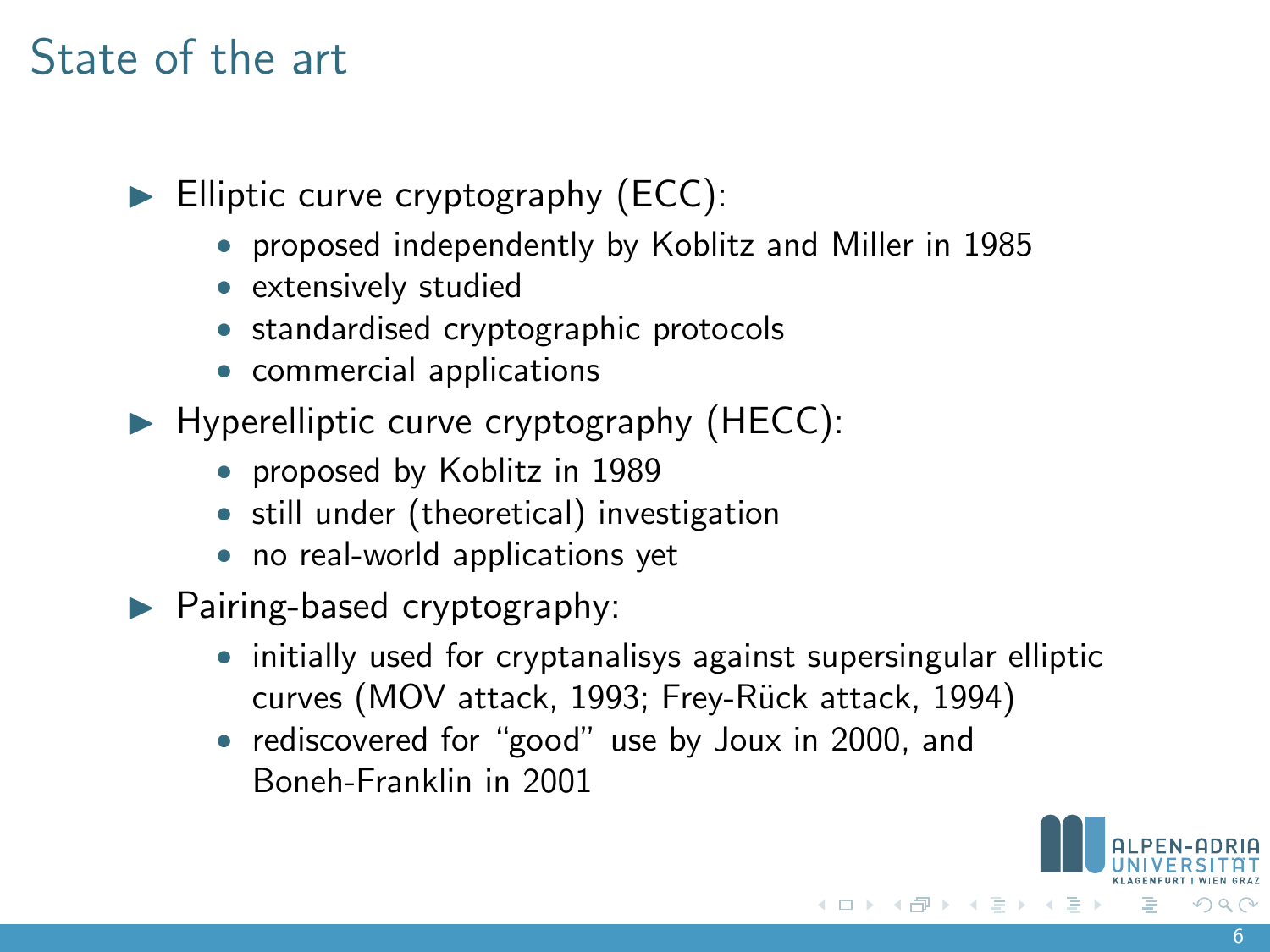# Hyperelliptic curves

Let  $\mathbb{F}_q$  be a finite field with  $q = p^n$  elements. A hyperelliptic curve  $H/\mathbb{F}_q$  of genus  $g \geq 1$  is a non-singular algebraic curve

$$
y^2 + h(x)y = f(x)
$$

where

- $h(x)$ ,  $f(x) \in \mathbb{F}_q[x]$
- $f(x)$  is monic
- deg  $(f) = 2g + 1$
- deg  $(h) < g$

H has only one point at infinity  $\infty = [0:1:0]$ 

For  $g = 1$ , H is an elliptic curve.

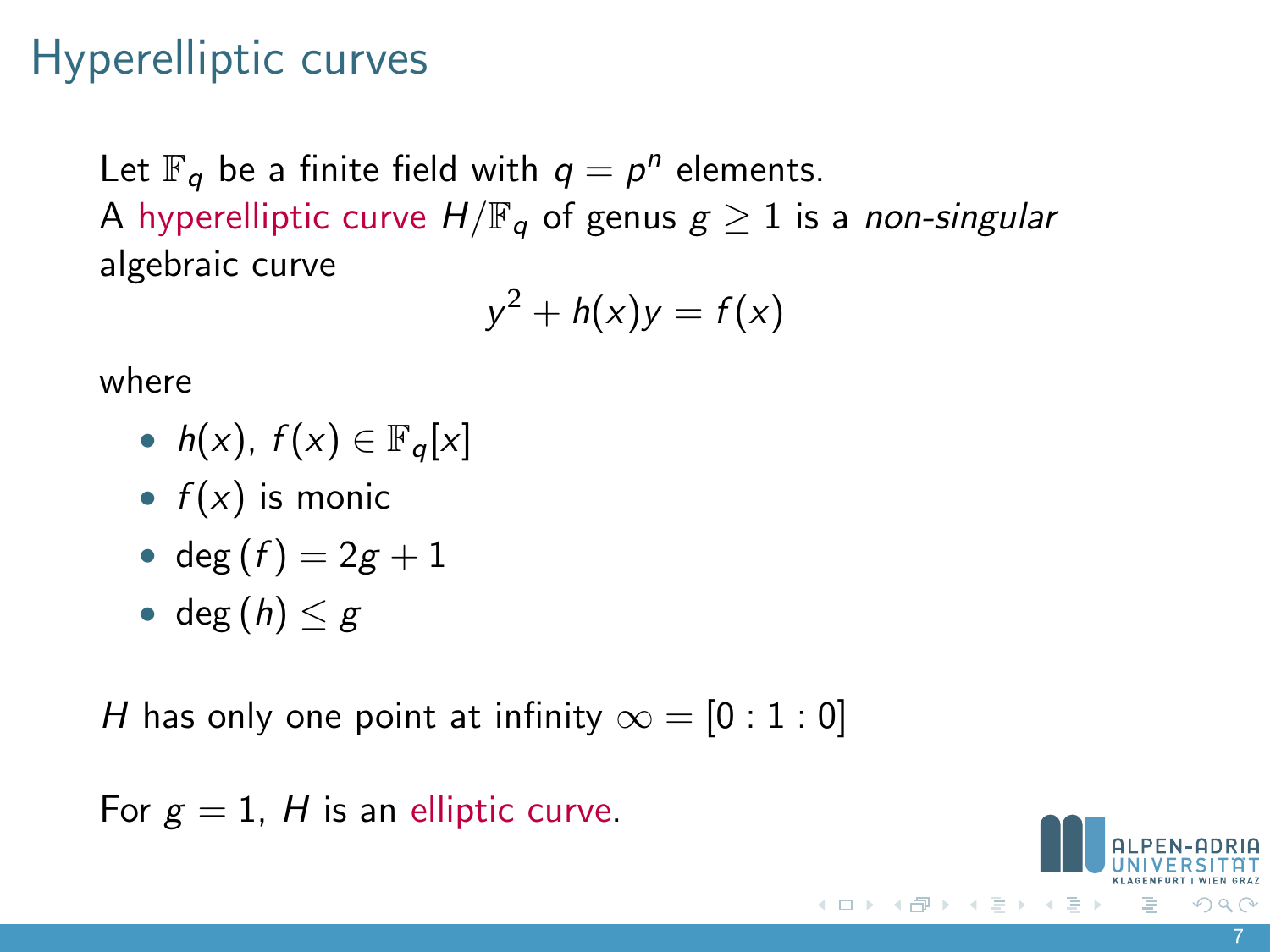# Arithmetic on elliptic curves

We can define the sum of points of  $H$  with the chord-tangent rule:



 $\leftarrow$   $\Box$   $\rightarrow$ 

 $H(\mathbb{F}_q)$  is a finite Abelian group, with neutral element  $\infty$ .

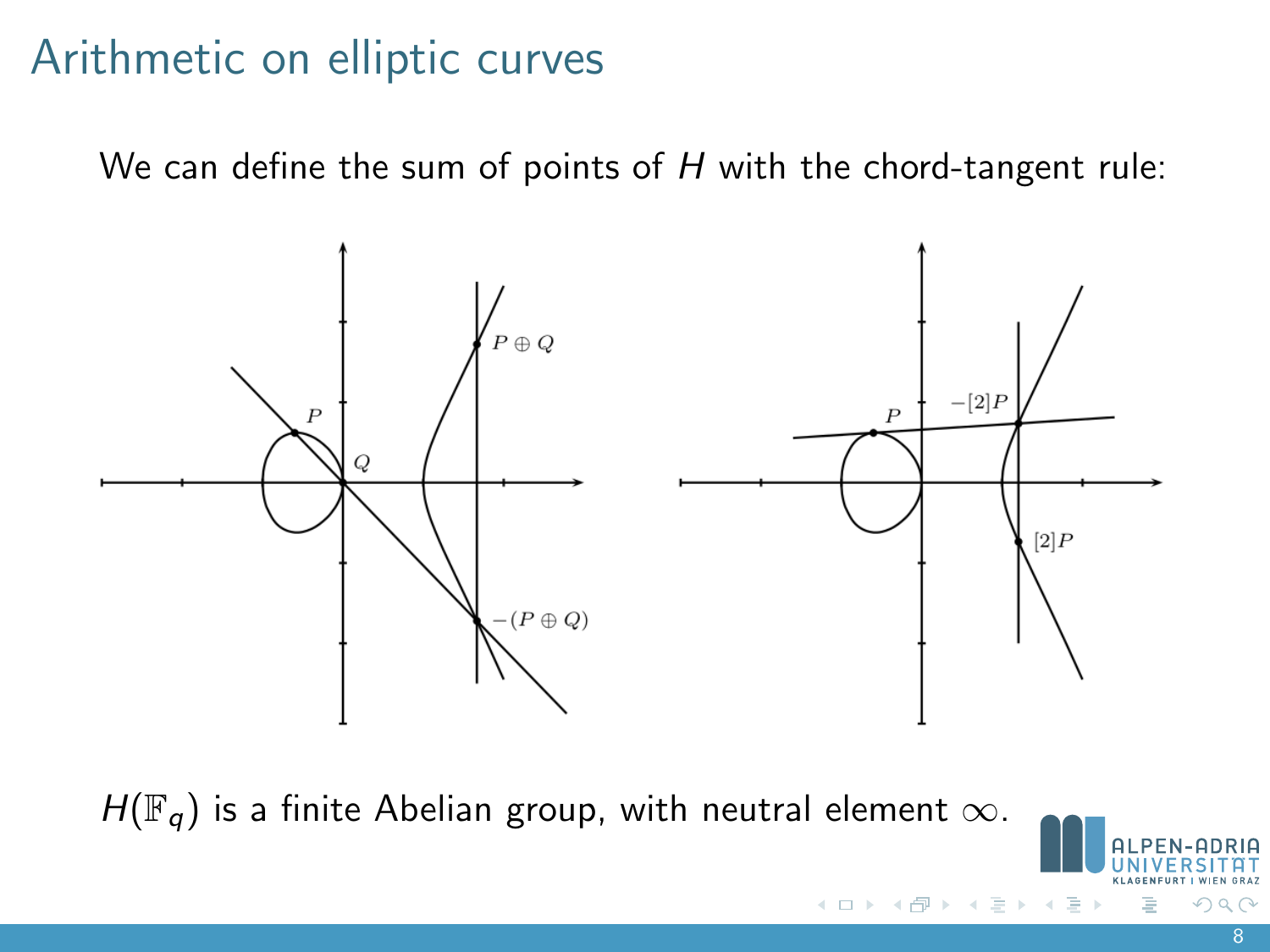# Divisors of a hyperelliptic curve

A divisor is a formal finite sum of points of  $H$ :

$$
D = \sum_{i=1}^d m_i P_i \text{ with } m_i \in \mathbb{Z}, \text{ deg}(D) = \sum_{i=1}^d m_i
$$

The set of divisors of  $H$  is an additive group.

A principal divisor is

$$
\textup{div}\left(F\right)=\sum_{P\in H}\textup{ord}_F(P)P-\left(\sum_{P\in H}\textup{ord}_F(P)\right)\infty
$$

for any rational function  $F(x, y)$  on H.

Let  $Div^0$  be the subgroup of divisors of degree 0 and  $P$  the subgroup of principal divisors. The Jacobian of H is  $J = Div^0/\mathcal{P}$ .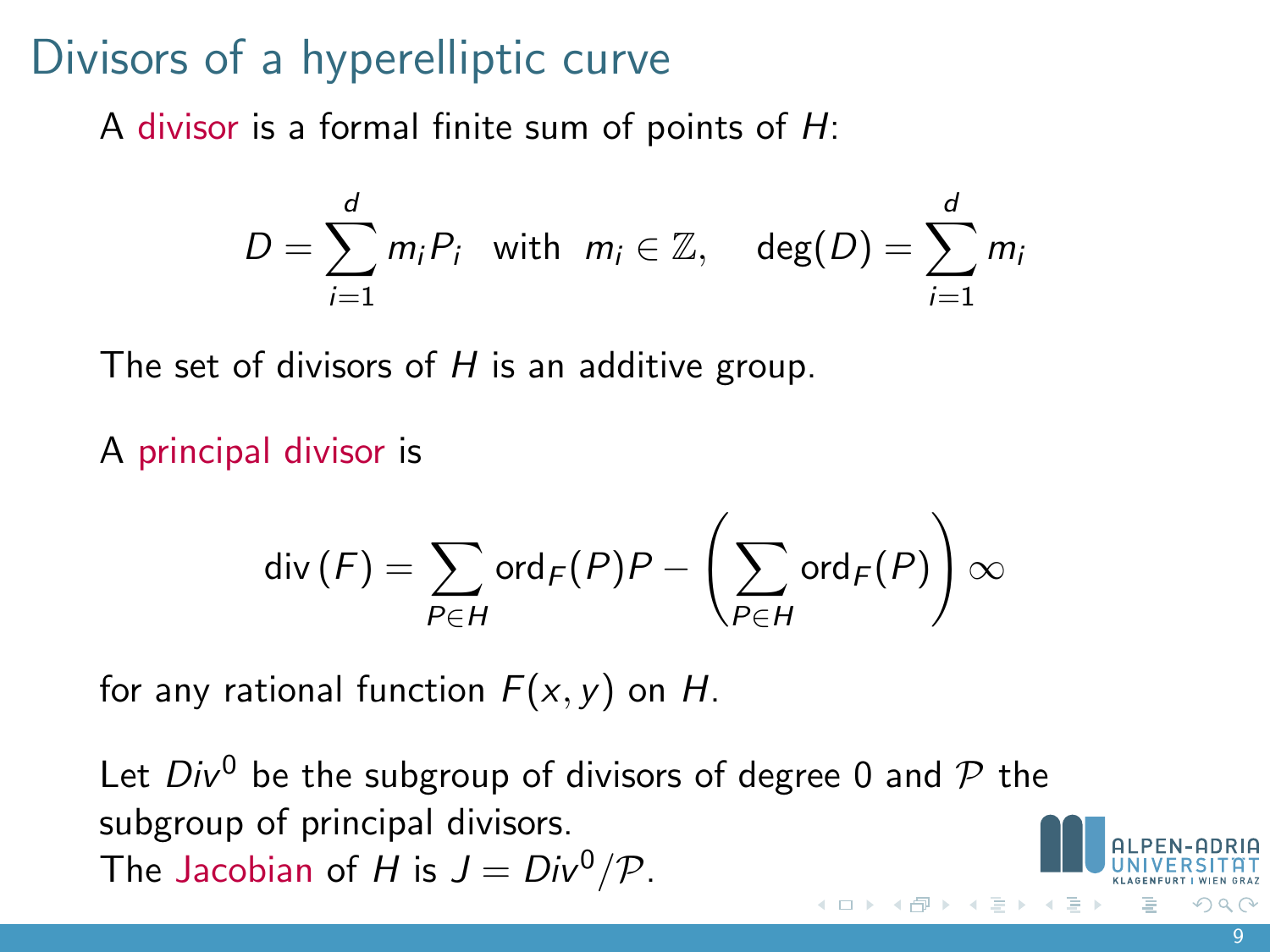# Canonical representation of divisor classes

If we consider only divisors fixed by the Galois group of  $\mathbb{F}_q$ , then the Jacobian  $J(\mathbb{F}_q)$  is a finite Abelian group.

Every divisor class of  $J(\mathbb{F}_q)$  can be represented by a unique pair of polynomials  $a(x)$ ,  $b(x) \in \mathbb{F}_q[x]$  s.t.

- $a(x)$  is monic
- deg $(b) <$ deg $(a) < g$
- $a(x) | b(x)^2 + h(x)b(x) f(x)$

Addition in  $J(\mathbb{F}_q)$  can be performed via polynomial arithmetic [Cantor's algorithm, 1987]:

- $\bullet$   $\; D_1+D_2 \; \approx \; 17 g^2 + O(g)$  field operations
- $\bullet$  2 $D$   $\approx$   $16 g^2 + O(g)$  field operations

イロト イ部 トイヨ トイヨト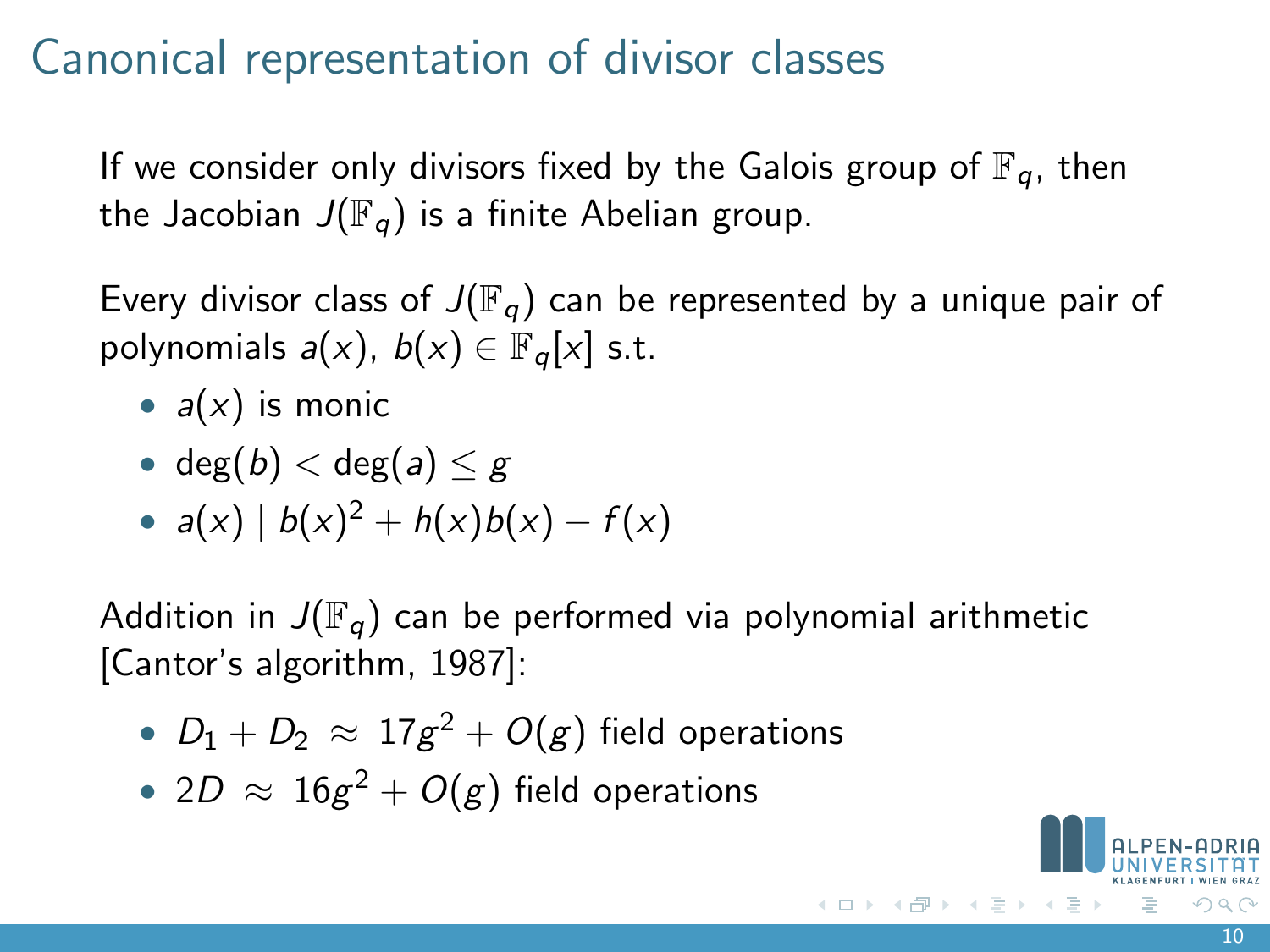# Security requirements

There are some security requirements for  $J(\mathbb{F}_q)$  to be suitable for cryptographic applications:

- $g < 4$
- H must be *not* supersingular (except for pairing-based crypto)
- $|J(\mathbb{F}_q)|$  must have a large prime factor
- other conditions on  $|J(\mathbb{F}_q)|$  to be resistant to all known attacks.

 $H/\mathbb{F}_q$  is supersingular if there are no divisors of order p in  $J(\mathbb{F}_{q^m})$ for any  $m > 1$ .

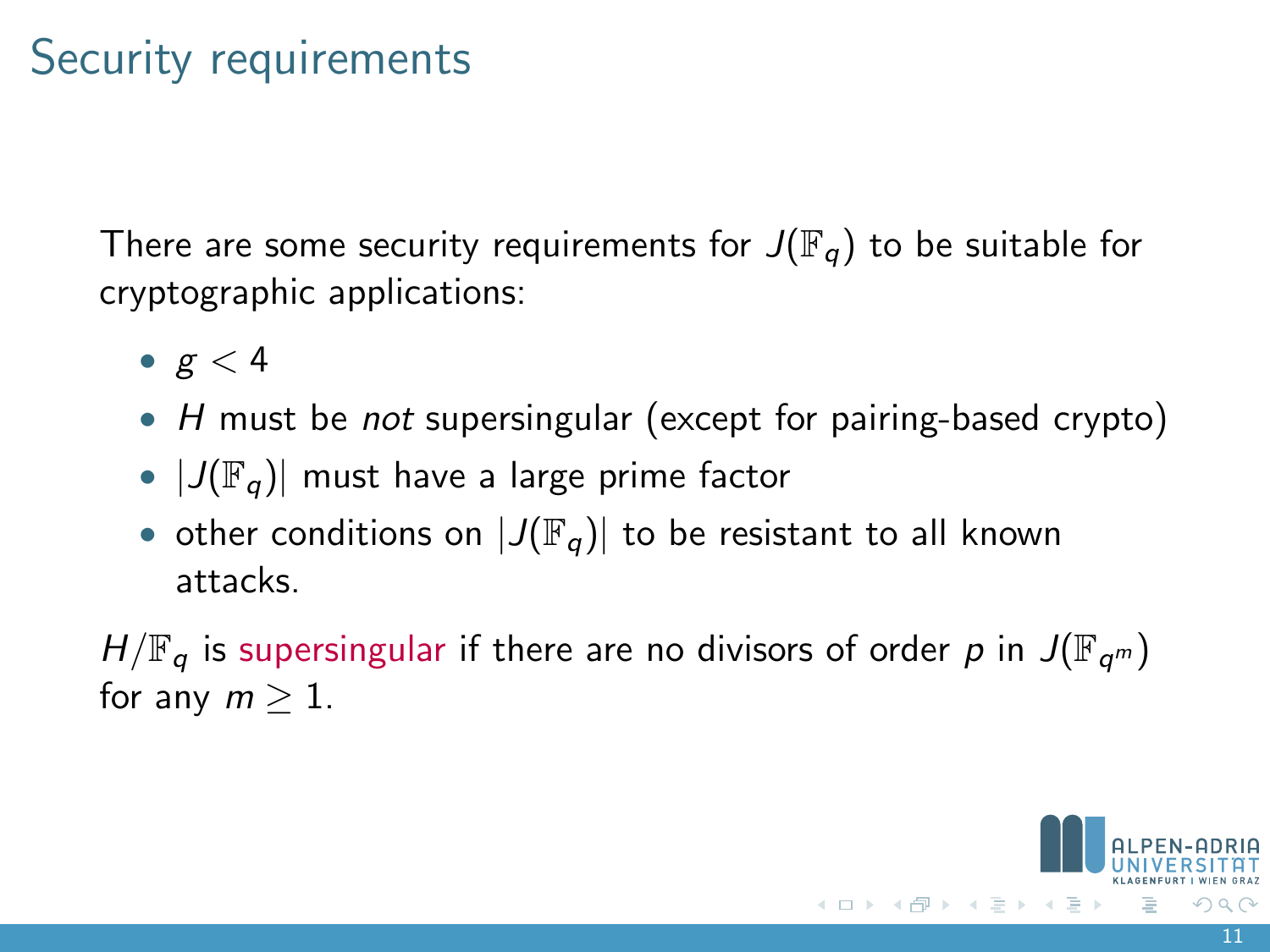# Computational problems

- **1** divisor class counting, i.e. find the order of  $J(\mathbb{F}_q)$
- 2 supersingularity criteria
- **3** scalar multiplication, i.e. compute  $nD = D + \cdots + D$  for  $n \in \mathbb{Z}$ ,  $D \in J(\mathbb{F}_q)$  in an efficient way
- 4 pairing computation

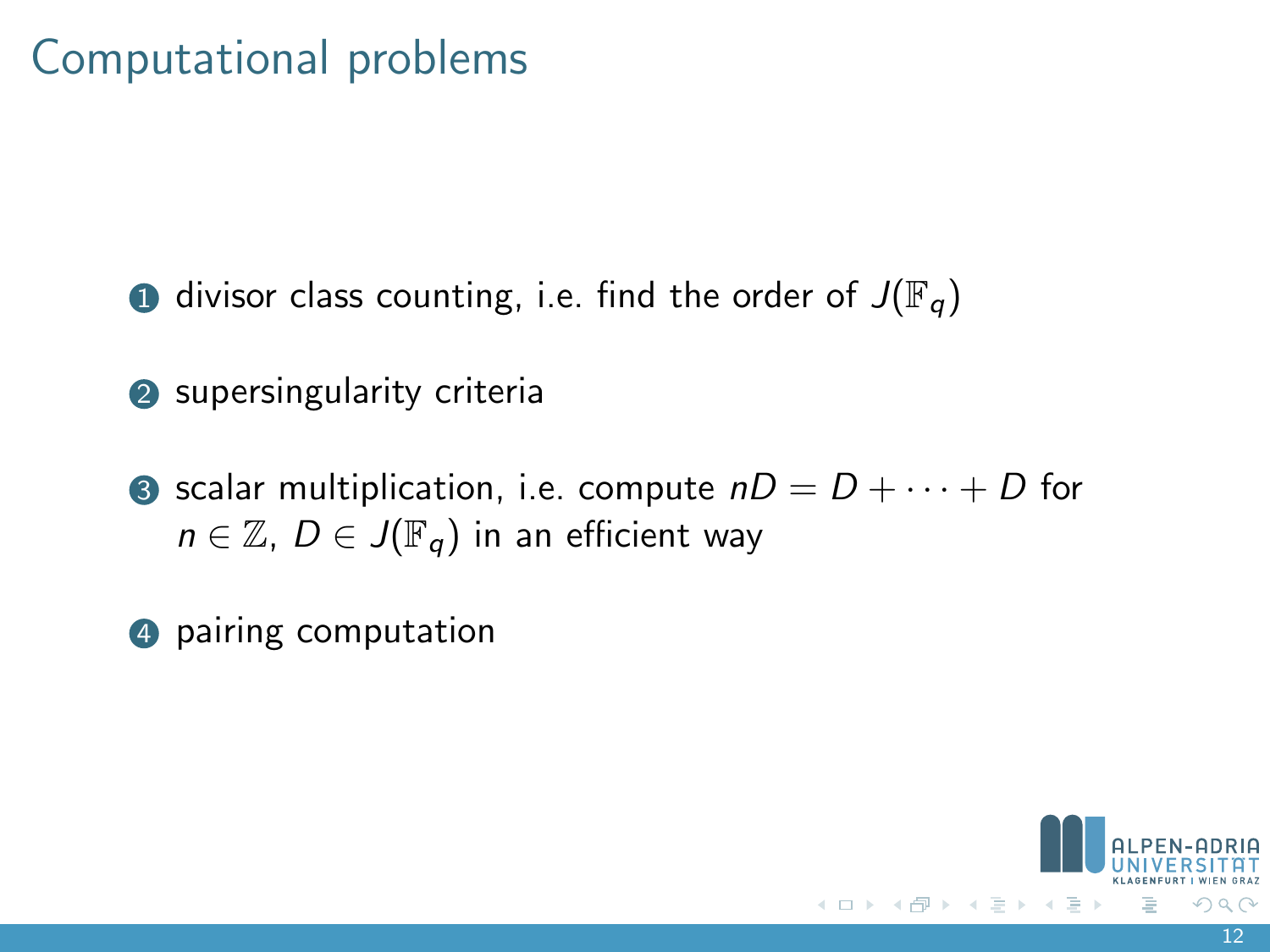#### Frobenius endomorphism

The Frobenius endomorphism of  $H/\mathbb{F}_q$  is

$$
\tau(x,y)=(x^q,y^q)
$$

and has characteristic polynomial

 $\chi(x)=x^{2g}+a_1x^{2g-1}+\cdots+a_gx^g+a_{g-1}qx^{g-1}+\cdots+a_1q^{g-1}x+q^g$ 

Important:  $|J(\mathbb{F}_q)| = \chi(1)$ 

 $\chi(x)$  can be found by counting points on H:

$$
M_{k} = |H(\mathbb{F}_{q^{k}})|
$$
  
\n
$$
a_{k} = \frac{1}{k} \left( M_{k} - q^{k} - 1 + \sum_{i=1}^{k-1} (M_{k-i} - q^{k-i} - 1) a_{i} \right)
$$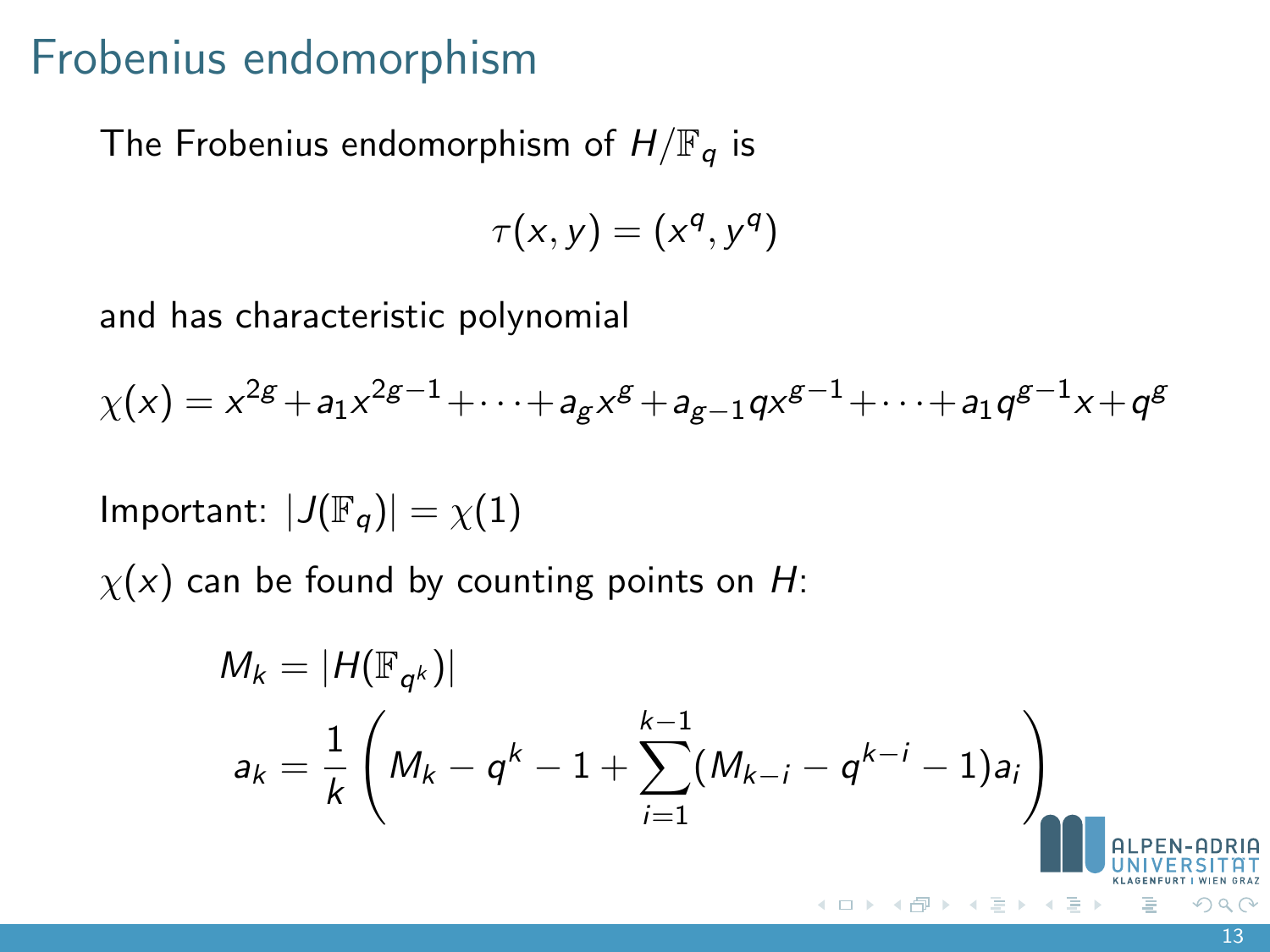Point counting on elliptic curves - I

 $E/\mathbb{F}_q$  :  $y^2 = f(x)$ . By Hasse theorem:

$$
||E(\mathbb{F}_q)|-q-1|\leq 2\sqrt{q}
$$

Frobenius characteristic polynomial:  $\chi(x) = x^2 + a_1x + q$ 

$$
|E(\mathbb{F}_q)| = q + 1 - a_1
$$
  

$$
|a_1| \le 2\sqrt{q}
$$

Finding  $|E(\mathbb{F}_q)|$  is equivalent to find  $a_1$ 

Naive approach: compute the Legendre symbols

$$
|a_1|=\sum_{x\in\mathbb{F}_q}\left(\frac{f(x)}{q}\right)
$$

It takes  $O(q \log q) \rightsquigarrow$  exponential!

 $\left\{ \begin{array}{ccc} 1 & 0 & 0 \\ 0 & 1 & 0 \end{array} \right\}$  ,  $\left\{ \begin{array}{ccc} 0 & 0 & 0 \\ 0 & 0 & 0 \end{array} \right\}$  ,  $\left\{ \begin{array}{ccc} 0 & 0 & 0 \\ 0 & 0 & 0 \end{array} \right\}$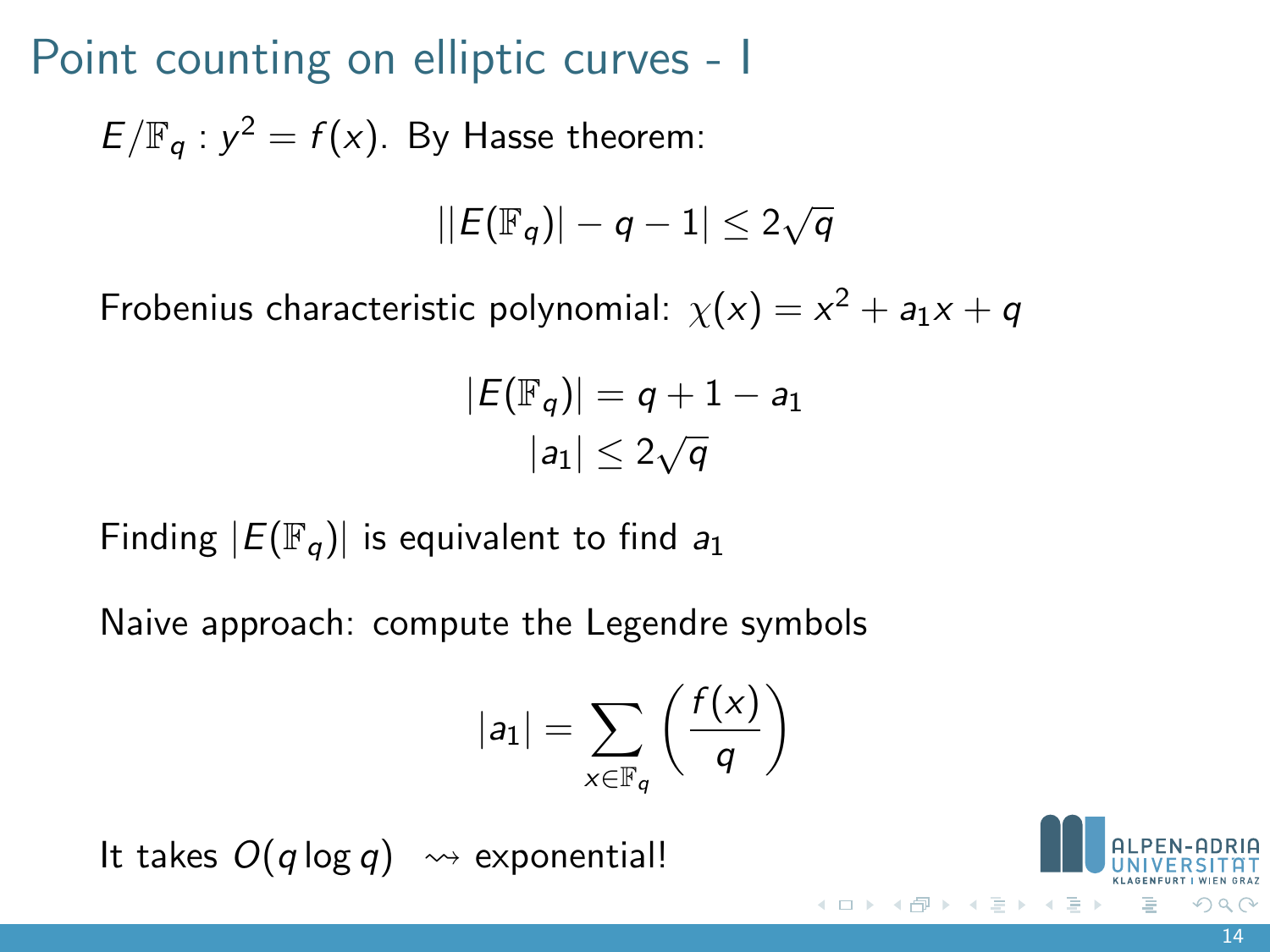# Point counting on elliptic curves - II

#### Schoof's algorithm [1985]:

- $\bullet$  compute  $a_1$  modulo p for many small primes p such that  $\Box$  Π $p \geq 4\sqrt{q}$
- $\odot$  find  $a_1$  with the Chinese Remainder Theorem

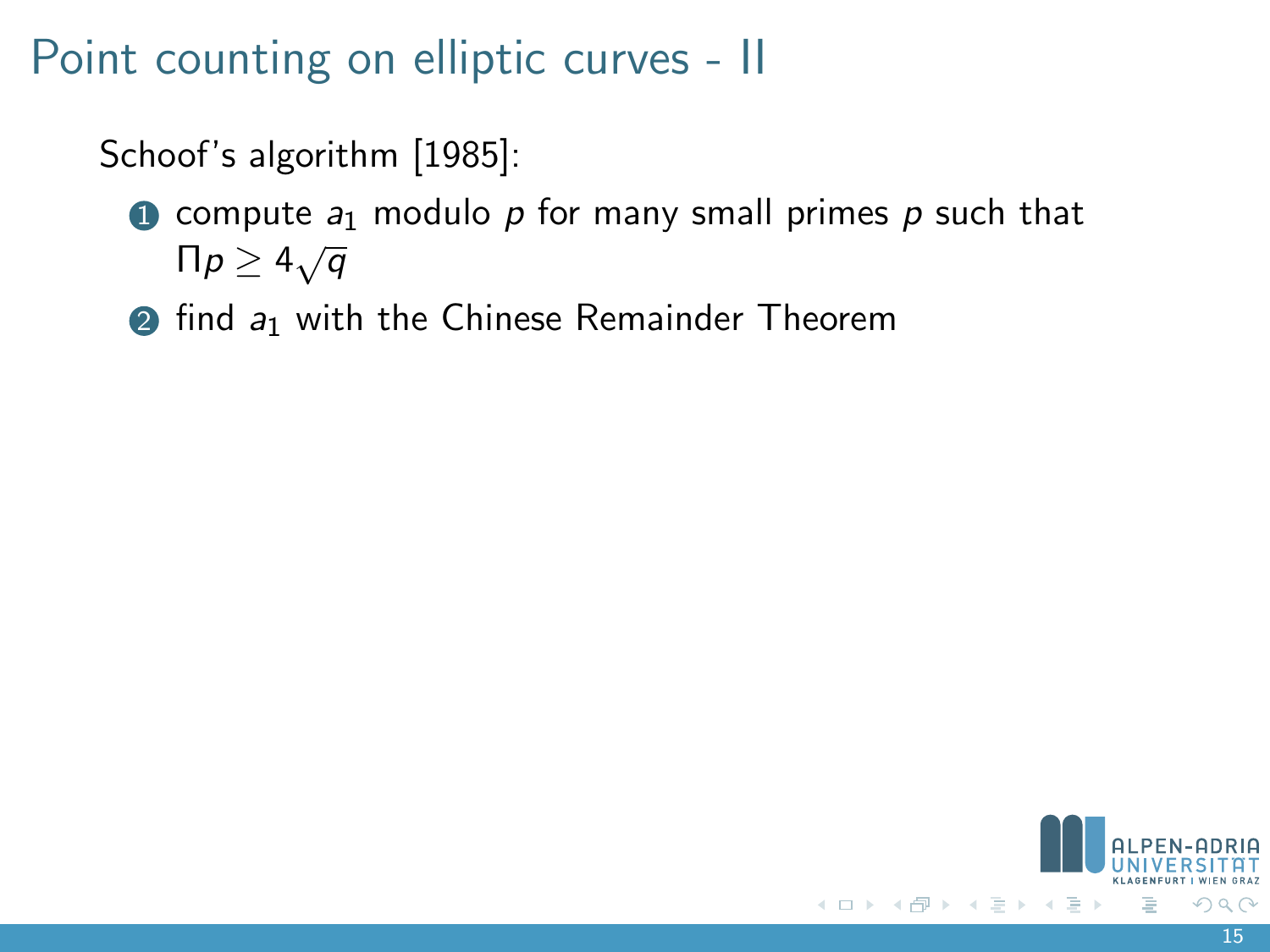Point counting on elliptic curves - II

#### Schoof's algorithm [1985]:

- **1** compute  $a_1$  modulo p for many small primes p such that  $\Box$  Π $p \geq 4\sqrt{q}$
- $\odot$  find  $a_1$  with the Chinese Remainder Theorem
- can compute  $|E(\mathbb{F}_q)|$  in deterministic polynomial time  $O(log^8 q)$
- SEA algorithm: restrict the set of primes  $\rightsquigarrow O(\log^4 q)$ probabilistic

(e.g. SEA is implemented in PARI/GP)

- there exist (in theory) polynomial-time SEA-like algorithms for hyperelliptic curves, but they are difficult to implement
- there is a practical algorithm only for  $g = 2$ [Gaudry-Harley 2000]

イロト イ部 トイヨ トイヨト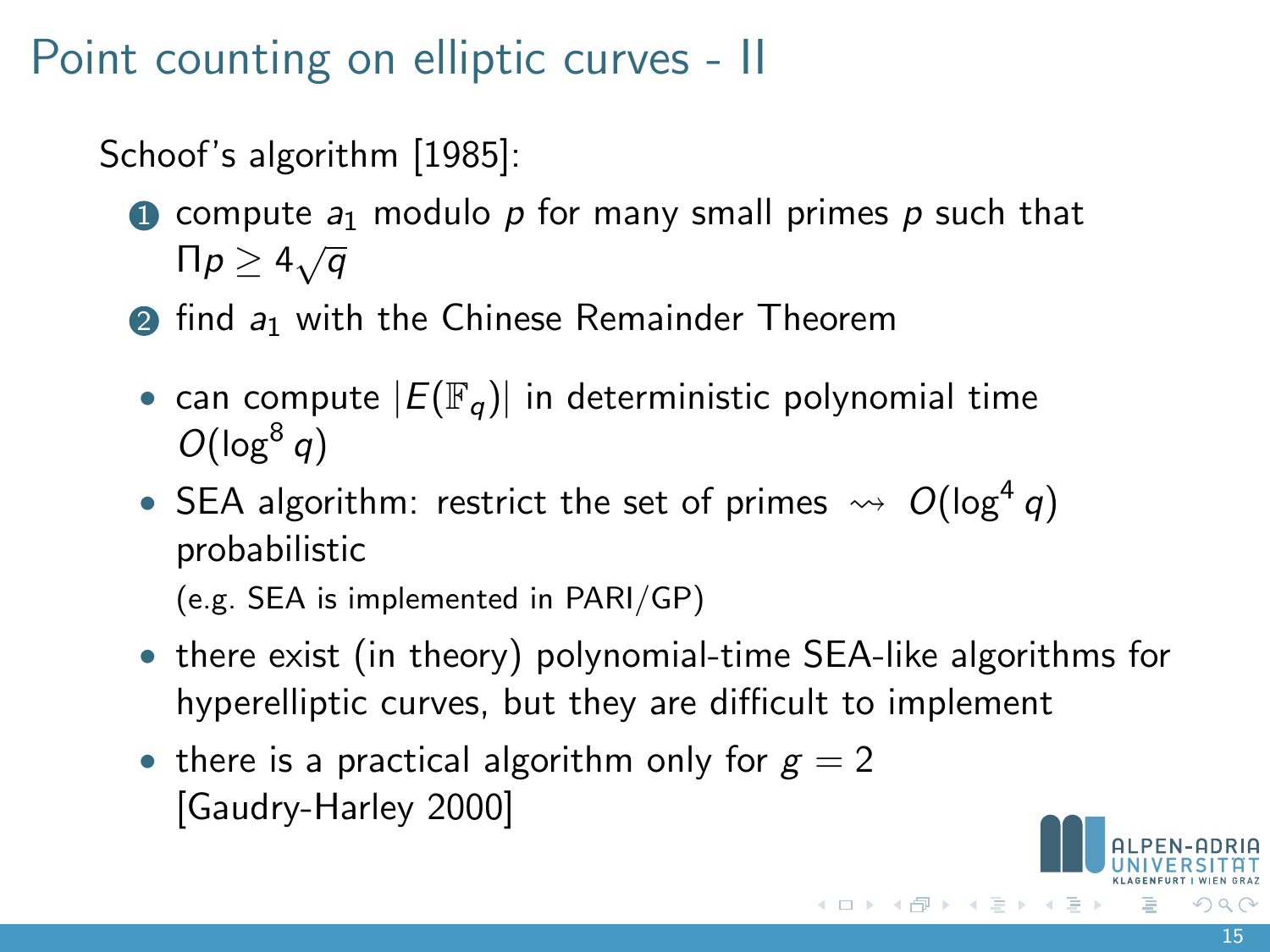# **Supersingularity**

Point counting on hyperelliptic curves is important

- to find Frobenius characteristic polynomial  $\chi(x)$
- to determine the order of the Jacobian  $|J(\mathbb{F}_q)|$

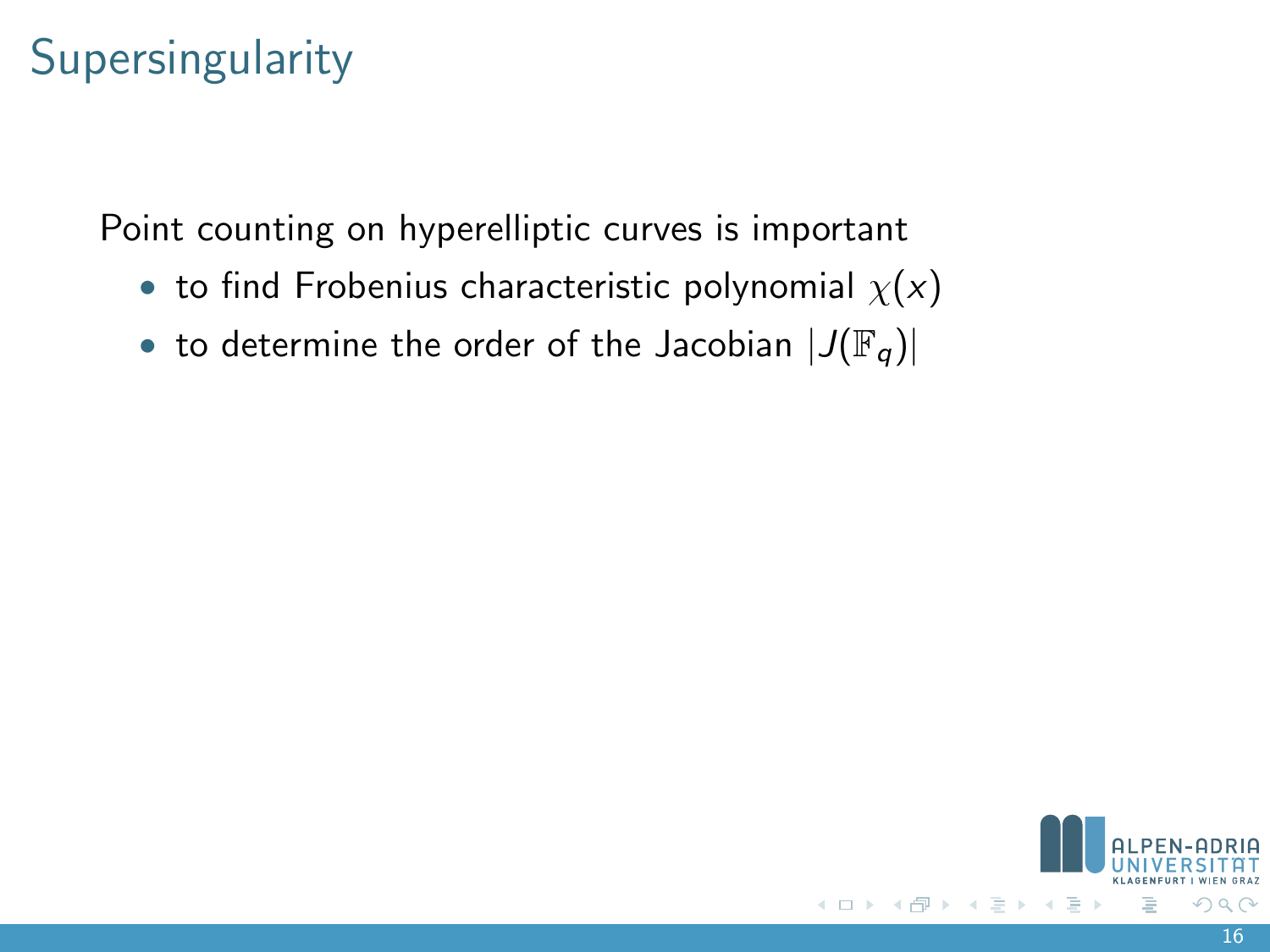# **Supersingularity**

Point counting on hyperelliptic curves is important

- to find Frobenius characteristic polynomial  $\chi(x)$
- to determine the order of the Jacobian  $|J(\mathbb{F}_q)|$

...but also to tell whether a curve is supersingular or not.

Stichtenoth-Xing criterion [1995]:

$$
H/\mathbb{F}_q
$$
 supersingular  $\Leftrightarrow a_k \equiv 0 \mod p^{\lceil \frac{kn}{2} \rceil} \ \forall k = 1 \dots g$ 

 $(a_1, \ldots, a_g)$  are the coefficients of  $\chi(x)$  and  $q = p^n$ )

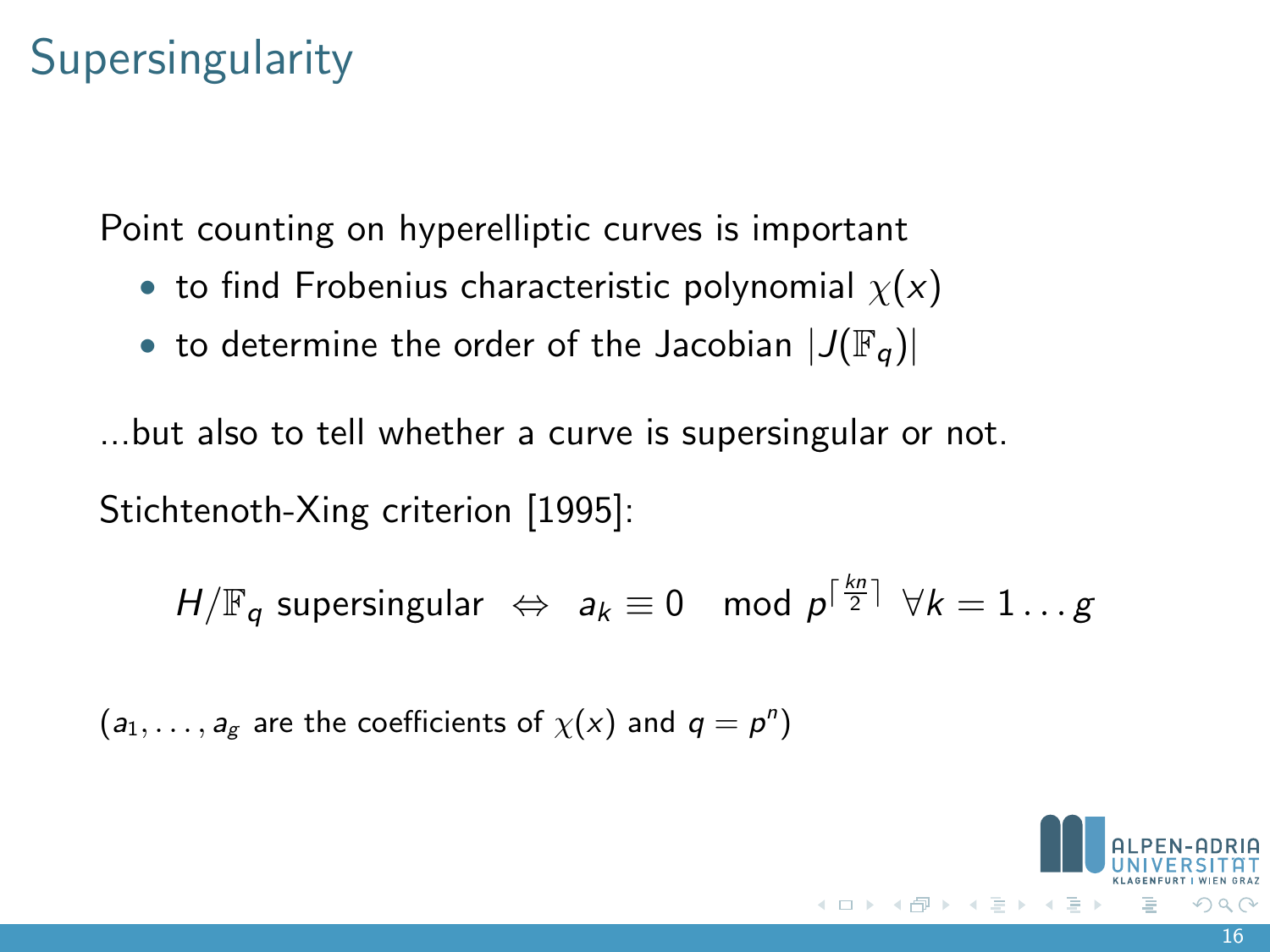# Scalar multiplication - I

$$
H/\mathbb{F}_q
$$
 and  $D \in J(\mathbb{F}_{q^m})$ , compute  $nD$  for  $n \in \mathbb{Z}$ ,  $n > 0$ 

Standard method: use binary expansion of n

$$
n = \sum_{i=0}^{L} d_i 2^i, \quad d_i \in \{0, 1\}
$$
  

$$
nD = d_0 D + 2(d_1 D + 2(d_2 D + \dots + d_L D))
$$

 $#$  divisor doublings  $\approx$  length of the expansion  $#$  divisor additions  $\approx$  weight of the expansion

 $\leftarrow$   $\Box$   $\rightarrow$ 

17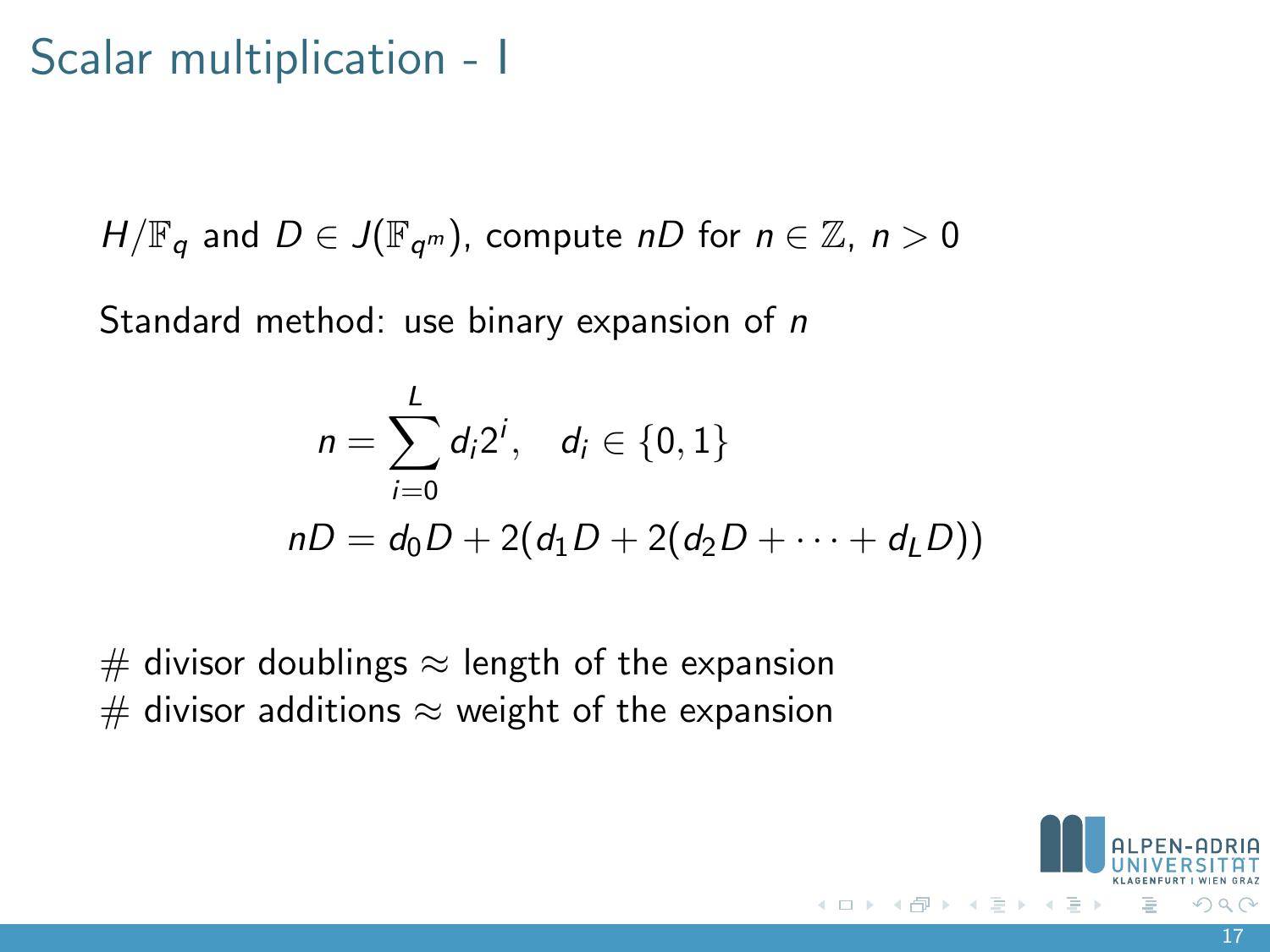# Scalar multiplication - II

 $\tau(x,y)=(x^q,y^q)$  induces an endomorphism on  $J(\mathbb{F}_{q^m})$ :

$$
\tau([a(x),b(x)]) = [a^{(q)}(x),b^{(q)}(x)]
$$

which requires at most 2g q-th powers (i.e. cyclic shifts) in  $\mathbb{F}_{q^m}$ 

Idea: represent integers to the basis  $\tau$ 

$$
n = \sum_{i=0}^{L} d_i \tau^i
$$
  

$$
nD = d_0 D + \tau (d_1 D + \tau (d_2 D + \dots + d_L D))
$$

# evaluations of  $\tau \approx$  length of the expansion  $#$  divisor additions  $\approx$  weight of the expansion plus some precomputation  $(d_iD)$ 

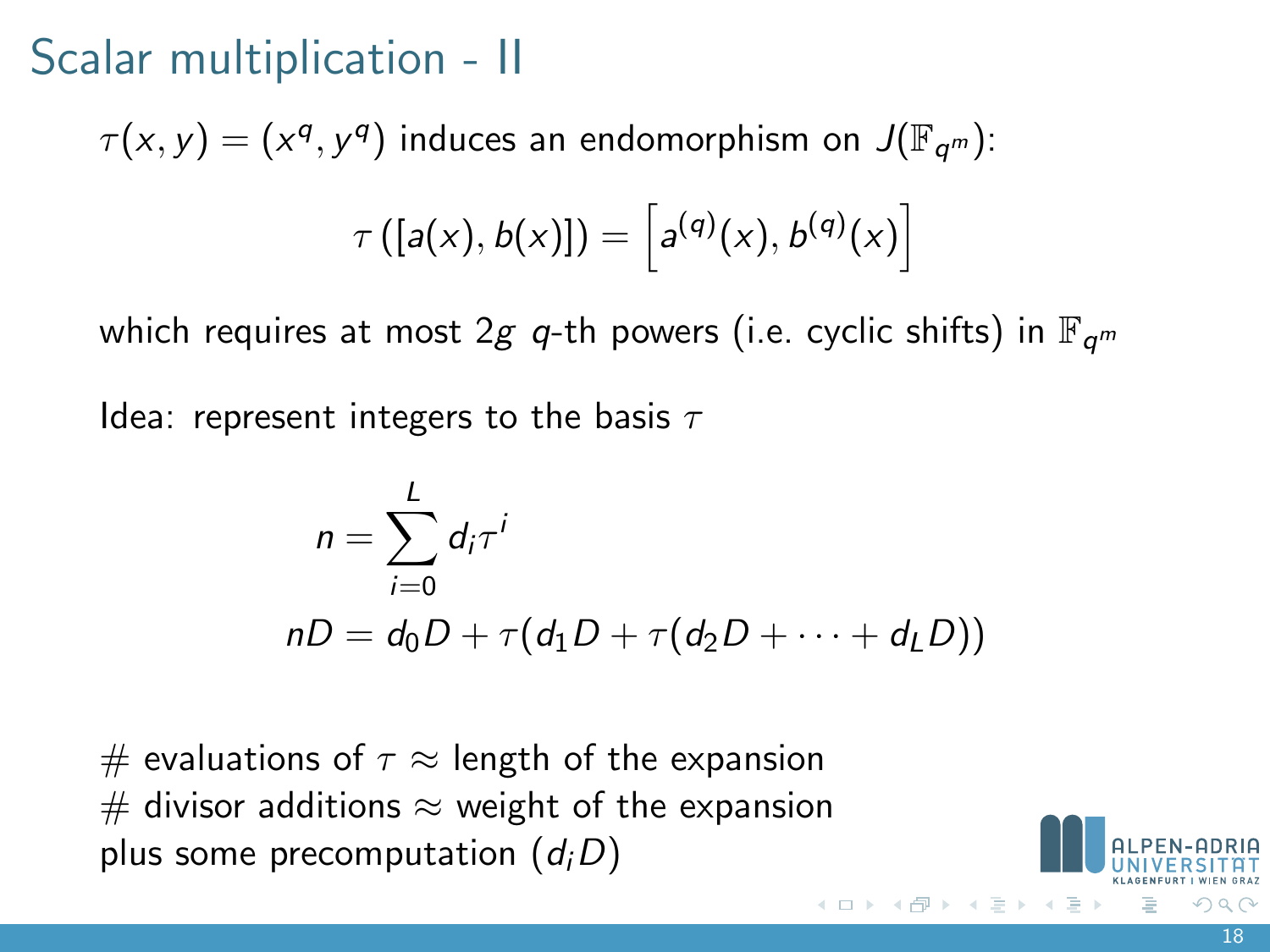# Scalar multiplication - III

Improvements:

- reduce the number of divisor additions by using a  $w$ -NAF expansion, i.e. in every block of w consecutive digits there is at most one non-zero digit
- reduce the precomputation effort by means of symmetric digit sets.

Questions:

- existence of a *finite*  $\tau$ -adic expansion for every integer?
- average weight of the expansion?
- length of the expansion?
- practical recoding algorithm?

イロト イ押 ト イヨ ト イヨ)